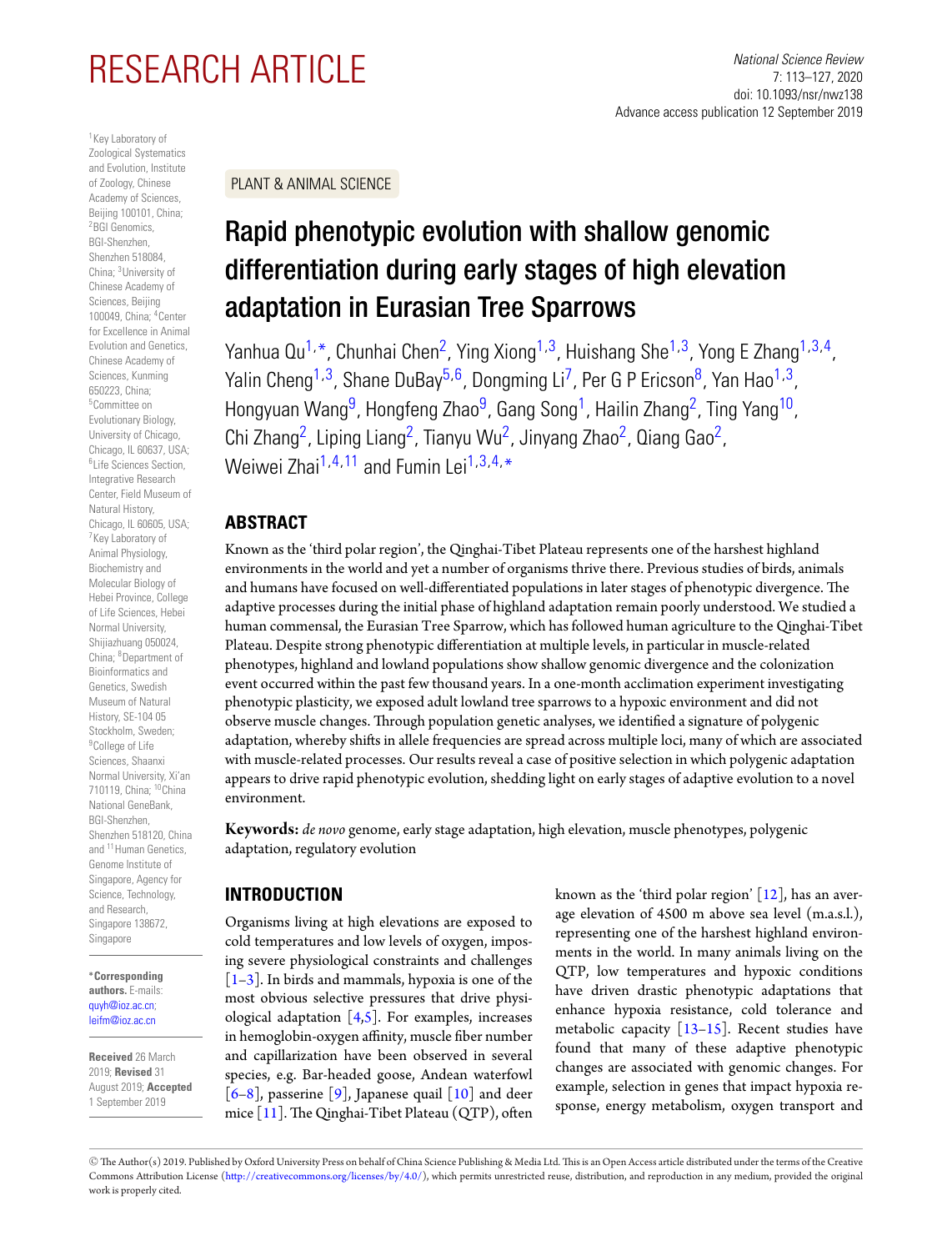skeletal development have been found in the Tibetan pig, yak, antelope, ground tit and chicken  $\lceil 16-\rceil$ [22\]](#page-13-8).

The Eurasian tree sparrow (*Passer montanus*, hereafter referred to as tree sparrow) is a human commensal that is widely distributed across Eurasia  $\left[23,24\right]$  $\left[23,24\right]$  $\left[23,24\right]$ . It is closely linked to human settlement and cultivation  $[23]$  and is likely to have occupied the QTP following the introduction of human agriculture [\[25\]](#page-13-11). Unlike most QTP species studied so far that are either highland endemic or locally domesticated, the tree sparrow is predominately associated with farmland and agricultural areas, feeding on grains and seeds from cultivated cereals [\[23,](#page-13-9)[24\]](#page-13-10). Although humans colonized the QTP over 15 000 years ago  $[26]$ , the rise of farming above 2000 meters, especially of cold-tolerant barley, remains fairly recent (e.g. since 3600 years ago) [\[27,](#page-13-13)[28\]](#page-13-14). Despite this short history of agriculture, the highland tree sparrow displays a number of adaptive phenotypes that are similar to other highland species, such as increased body size and muscle mass [\[28,](#page-13-14)[29\]](#page-13-15). The mechanisms driving their rapid colonization and persistence on the QTP remain largely enigmatic.

To date, most studies of high elevation adaptation have focused on highland species that are well differentiated from lowland sister lineages, representing later stages of adaptive evolution [\[16–](#page-13-7)[22\]](#page-13-8). As a recent colonizer of the QTP, studying the tree sparrow can empower us to unravel the adaptive dynamics during the early stage of high elevation adaptation, a process that remains largely unexplored outside of humans. In this work, we first assembled and generated a high-quality *de novo* genome of the tree sparrow. By resequencing and comparing individuals from the QTP to individuals from lowland areas, we found that the tree sparrow colonized the QTP within the past few thousand years in concert with the rise of barley agriculture on the QTP, which allowed for permanent high elevation settlements. Despite this short colonizing time, highland tree sparrows have quickly adapted to the harsh highland environment by increasing muscle fiber area and capillarization in the flight and cardiac muscles, two organs that show large phenotypic divergence between the highland and lowland populations [\[30](#page-13-16)[,31\]](#page-13-17). Through population genomic analysis, we identified an evolutionary process of polygenic adaptation, in which gene frequency shifts across multiple loci can drive rapidly phenotypic evolution  $[32,33]$  $[32,33]$ . By analyzing transcriptomic data with the context of muscle phenotypes, we found that multiple genes in the RhoA GTPase/Rho kinase (RhoA/ROCK)-mediated acto-myosin filament are strongly correlated with muscle phenotypes. Our results reveal a case of high elevation adaptation in which frequency changes across multiple loci appear to drive rapid phenotypic divergence during an early stage of adaptive evolution to a novel environment.

# **RESULTS**

# **Genome sequencing, assembly and annotation**

To build a high-quality *de novo* reference genome, we sequenced a total of 177 gigabases (Gb) of data from a lowland tree sparrow collected from Beijing, China (Supplementary Table 1, see supplementary note 1 for a detailed description of genome assembly and annotation). After gap-filling and removal of adapter sequences, short reads were assembled into a genome of 1.05 Gb with an N50 scaffold length of 11.16 Mb and an N50 contig length of 750 Kb (Supplementary Fig. 1 and Supplementary Tables 1–3), reflecting a substantial increase in genome quality compared to published avian genomes, which typically have an N50 scaffold length of ∼10 Mb and an N50 contig size of ∼150 kb [\[19](#page-13-20)[,20,](#page-13-21)[34](#page-13-22)[,35\]](#page-13-23). Using a combination of homology-based comparison, *de novo* gene prediction and RNA-seq, we annotated 16 925 high-confidence protein-coding genes (Supplementary Tables 4–8), 99.5% of which have homologs in protein databases (Supplementary Table 9). The number of genes is comparable to those gene sets in recently published avian genomes (e.g. 13 036 in the great tit, 15 932 in gray-coated hooded crows and 17 462 in Tibetan chicken [\[20](#page-13-21)[,34–](#page-13-22) [36\]](#page-13-24)). Using Benchmarking Universal Single-Copy Orthologs version 2 (BUSCO, aves\_odb9) [\[37\]](#page-13-25), we estimated that the assembly contains almost complete (95.4%) eukaryote BUSCO orthologs (Supplementary Table 10–11). In addition, 94.8% EST assembled transcripts are mappable to the genome assembly, suggesting high coverage of the transcribed gene set (Supplementary Table 12). Taken together, these results indicate that our sequencing and assembly have generated a highquality draft genome of the tree sparrow that can serve as a powerful foundation for subsequent population genomic and transcriptomic analyses.

# **Shallow divergence between highland and lowland populations**

To understand the evolutionary relationship and historical dynamics of the tree sparrow, we resequenced 11 highland birds sampled from Heimahe on the QTP (3200–3213 m.a.s.l., Supplementary Table 13) and 12 lowland birds from Beijing and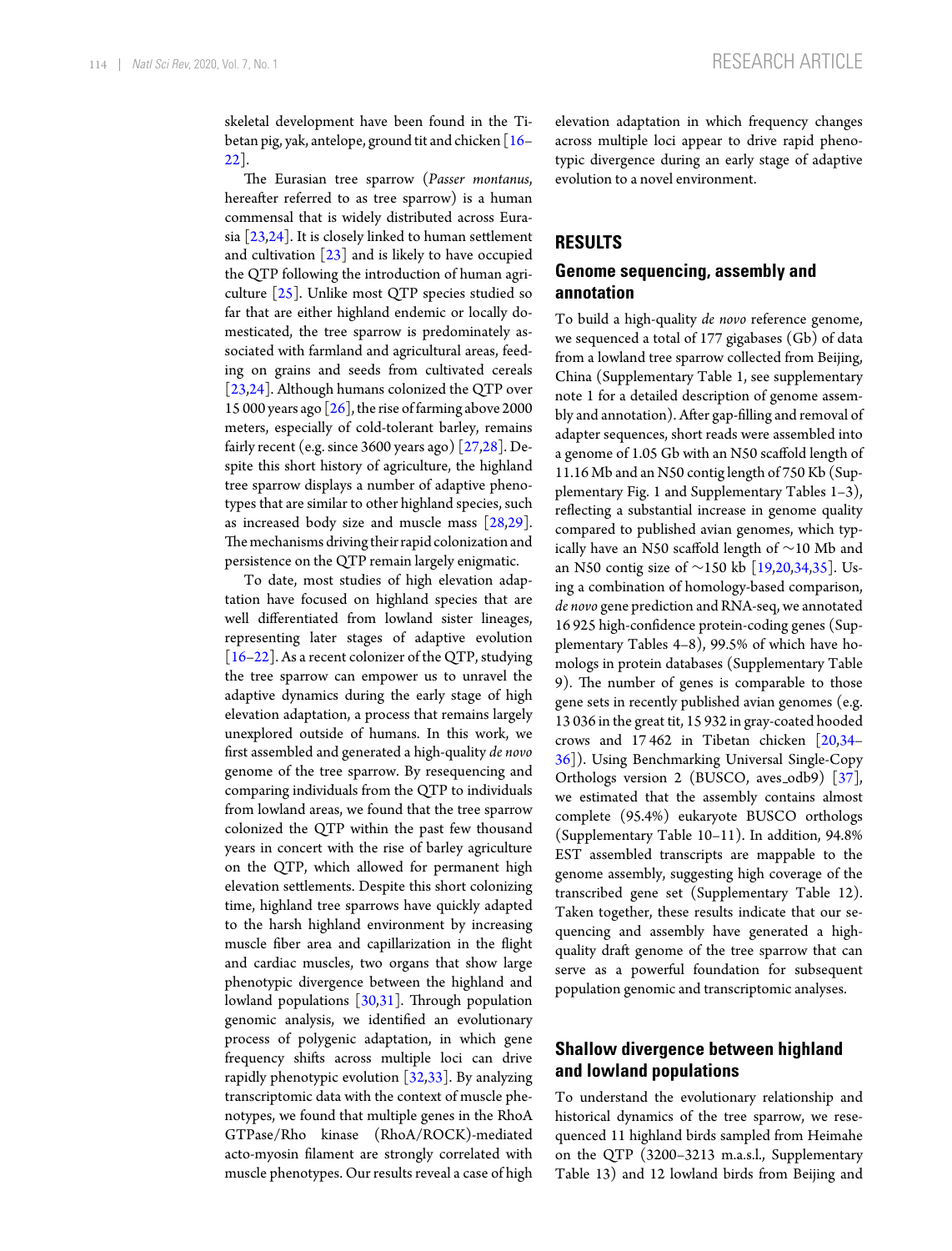<span id="page-2-0"></span>

**Figure 1.** Population genetic structure of the Eurasian Tree Sparrow (*Passer montanus*). (a) Neighbor-joining tree based on genome-wide single-nucleotide polymorphisms (SNPs). (b) The genetic structure generated using FRAPPE [\[75\]](#page-14-0). The colors in each column represent the contribution from each subcluster. (c) Principal component analysis of SNPs from highland and lowland tree sparrows. The plot is based on the first two principal components. (d) Inferred demographic history of the highland and lowland tree sparrows.

Hebei (60–100 m.a.s.l., Supplementary Table 13). The mean sequence coverage was  $17\times$  per individual (range: 12–28×, Supplementary Table 14) and we identified 8.23 million single-nucleotide polymorphisms (SNPs). Nucleotide diversity  $(\pi)$ , Tajima's *D* values and linkage disequilibrium (LD) were similar between highland and lowland populations (nucleotide diversity, 2.27 e<sup> $-3$ </sup> *vs.* 2.26 e<sup> $-3$ </sup>; Tajima's *D*, 1.194 *vs.* 1.264; LD mean *r* 2, 0.108 *vs.* 0.103, Supplementary Table 15 and Supplementary Fig. S2). When calculating the level of population differentiation between the highland and lowland populations, the genome-wide mean  $F_{ST}$  was 0.026 (95% CI, 0–0.196) and *D*<sub>XY</sub> was 4.5e<sup>-4</sup> (95% CI, 0–0.0035), suggesting that the two populations are only weakly structured. We also confirmed this result from the neighbor-joining tree and population structure analysis ( $K = 1-5$ , with  $K = 1$  getting the lowest cross-validation error, 0.63893, Supplementary Table 16) of all individuals Fig. [1a](#page-2-0)–b and Supplementary Fig. 3. When performing a principle component analysis (PCA) of SNP data, the two populations weakly differentiate along PC2 (5.8% of the total variation, Fig. [1c](#page-2-0)).

# **Recent colonization of the Qinghai-Tibet Plateau**

To infer the demographic history of the highland and lowland populations, we used FASTSIMCOAL 2.6  $\lceil 38 \rceil$  to compare several different demographic histories, including a single population hypothesis (a constant and a changing population size model) and colonization hypotheses (three models with unidirectional and bi-directional gene flow between highland and lowland populations and three models allowing population sizes to change over time, Supplementary Fig. 3, Methods). Using Akaike information criterion (AIC), our data set supports a scenario of recent colonization with unidirectional gene flow from lowland to highland populations (Supplementary Table 17). When fitting this model to the two populations (using a mutation rate of  $3.3e^{-9}$  [\[34\]](#page-13-22) and a generation time of one year  $[23]$ ), we estimated that the highland tree sparrow colonized the QTP approximately 2598 years ago (95% CI, 1179– 4567 years ago) with an effective population size of 85 058 (95% CI, 44 294–185 163) (Fig. [1d](#page-2-0)). Estimates of gene flow were ∼0.08 from the lowland to highland populations (95% CI, 0.04–0.22) per generation (Supplementary Table 18).This inferred demographic history matches observations of a weak population differentiation from PCA and structure analyses, suggesting a recent colonization event for the highland tree sparrow.

# **Rapid evolution in muscle phenotypes after colonizing the Qinghai-Tibet Plateau**

In birds, muscle makes up the 25–35% of body mass, and birds generate endogenous heat primarily through muscle shivering [\[39](#page-13-27)[,40\]](#page-13-28). Recent work has demonstrated how changes in muscle phenotypes (e.g. increases in muscle capillarity and oxidative muscle fibers) can improve metabolic capacity and enhance oxygen delivery in highland vertebrates [\[30,](#page-13-16)[31](#page-13-17)[,41,](#page-13-29)[42\]](#page-13-30). These studies underscore the functional importance of muscle phenotypes in highland adaptation [\[30,](#page-13-16)[31](#page-13-17)[,41,](#page-13-29)[42\]](#page-13-30).

To identify phenotypic changes in the muscle of highland tree sparrows, we measured muscle fibers and tissue vasculature (i.e. muscle capillarity) in the *pectoralis major* (the dominant flight muscle in birds,  $n = 12$ ) and the cardiac muscle  $(n = 15)$ , two organs that are critical to thermogenic capacity, oxygen transport and metabolism. We found that the average fiber size of fast oxidative (FO) fibers, the predominant muscle fiber type in the flight muscle of the small-bodied birds  $[43]$ , was larger in the *pectoralis* of highland tree sparrows than in lowland tree sparrows, when measured as fiber area (759 *vs.*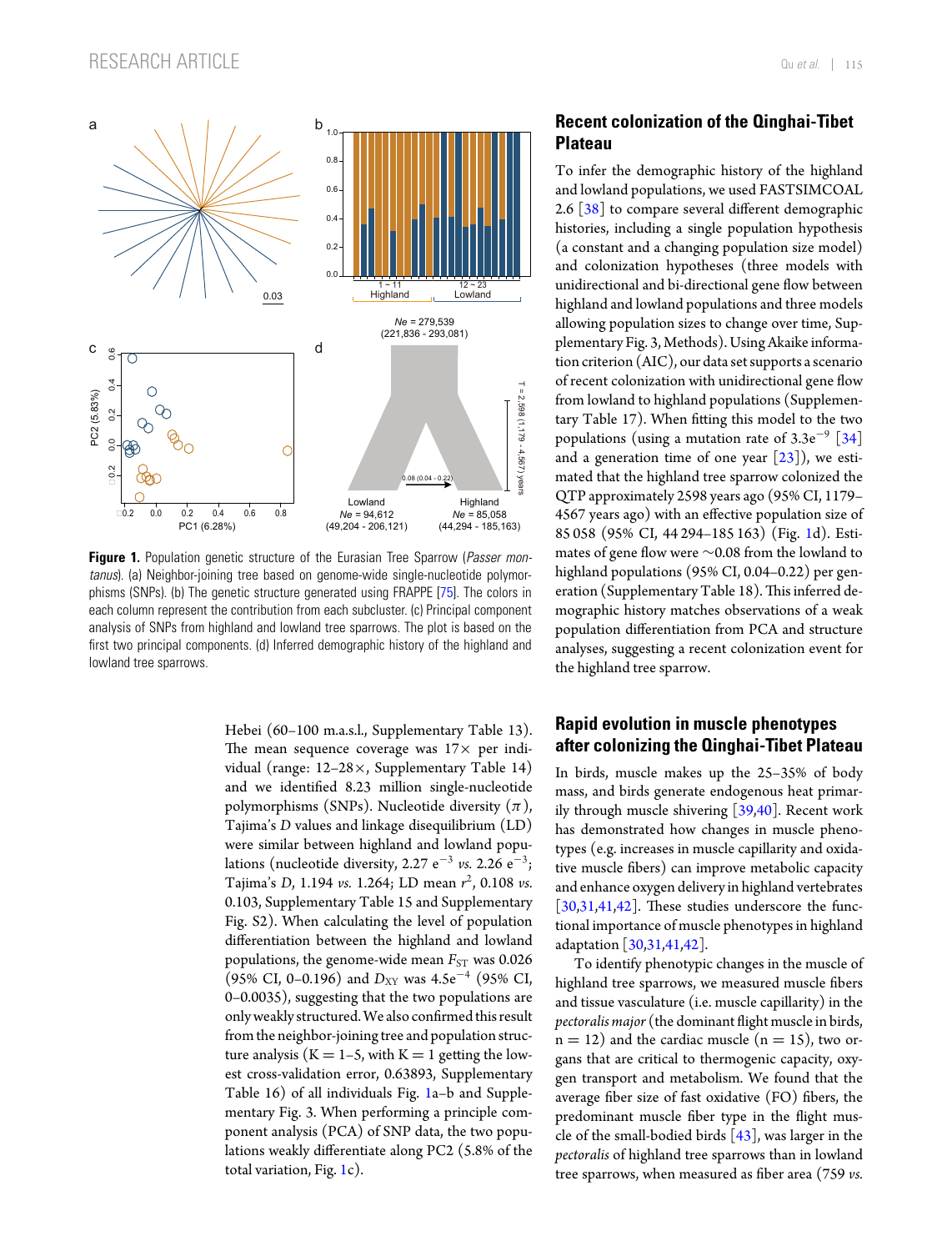582  $\mu$ m<sup>2</sup>, *P* < 0.001) and as fiber perimeter (102) *vs.* 88  $\mu$ m,  $P < 0.05$ , Fig. [2a](#page-4-0) and b, Supplementary Table 19). Consistent with the larger fiber size, we observed a higher capillary number in highland tree sparrows than in lowland tree sparrows (1.93 *vs.* 1.63 capillaries per muscle fiber, respectively;  $P < 0.001$ , Fig. [2a](#page-4-0) and b, Supplementary Table 19). Considering that muscle phenotypes could correlate with each other, we ran a linear regression of capillaries per fiber against FO fiber size. We found that fiber size significantly predicted capillaries per fiber ( $R^2 = 0.6$ ,  $F_{1,11} = 14.39$ ,  $P < 0.01$ , Supplementary Fig. 4). This raises the question as to whether increased capillaries in highland tree sparrows is solely an effect of larger fiber area, or whether they have relatively more capillary once fiber size is accounted for. To explore this, we ran a general linear model setting the number of capillary per fiber as a dependent variable, highland/lowland as a fixed variable, and the fiber area as a covariant variable. The differences in the number of capillary per fiber between highland and lowland populations was no longer significant after controlling for fiber size  $(F_{1,11} = 2.68, P = 0.136)$ , suggesting that the observed increase in the number of capillaries per fiber in highland birds is a consequence of larger fibers.

When we examined cardiac muscle, we found that the mean myocyte diameters of cardiac fibers were only slightly larger in the highland tree sparrows than in the lowland tree sparrows (5.25 *vs.* 4.95  $\mu$ m,  $P = 0.1$ , Fig. [2c](#page-4-0)-d, Supplementary Table 20). In contrast to the slight increase in myocyte diameter, we observed a significant increase in capillaries in highland tree sparrows compared to lowland tree sparrows  $(4174 \text{ vs. } 3201 \text{ capillaries per mm}^2)$ , *P* < 0.001, Fig. [2c](#page-4-0)–d, Supplementary Table 20). A linear regression analysis confirmed that myocyte diameter of cardiac fiber did not predict capillary number ( $R^2 = 0.09$ ,  $F_{1,9} = 0.77$ ,  $P = 0.41$ ). A general linear model analysis showed that the number of capillaries also is significantly higher in highland tree sparrows than in lowland tree sparrows after controlling for the effect of the myocyte diameter  $(F_{1,9} = 48.23, P < 0.001)$ . This result indicates that highland tree sparrows have relative increases in both cardiac capillary number and myocyte area[.](#page-4-0)

# **Phenotypic plasticity unaccounted for divergent muscle phenotypes in an acclimation experiment**

Although we found significant phenotypic differences in flight and cardiac muscles between highland and lowland tree sparrows, the shallow genetic divergence suggests that processes other than genetic differentiation also may be at play. We hypothesized that the observed phenotypic change in highland population is a plastic, acclimation response to high elevation environments. To test this hypothesis, we simulated high elevation conditions using lowland tree sparrows  $(n = 5)$ , experimentally exposing lowland individuals to an oxygen level equivalent of 3200 m.a.s.l, after which we analyzed muscle phenotypes to look for changes (Fig. [2e](#page-4-0)). Five lowland individuals were used as a control. We considered only oxygen level in this acclimation experiment, not temperature, because changes in muscle phenotypes have been observed in tree sparrows at high elevations, but not at high latitudes (low temperature areas). This dynamic suggests that low oxygen level may be the dominant environmental pressure at the high elevation region  $[4,5]$  $[4,5]$ . After one month of hypoxia exposure, we found that the number of capillaries per fiber, the area of FO fibers in the flight muscle and the capillary density of cardiac muscles in experimental birds were similar to those of the control birds and the natural lowland population (Fig. [2f](#page-4-0)). These results suggest that short-term acclimation might have little impact on the observed muscle phenotypes in the highland population.

# **Polygenic adaptation and transcriptomic divergence in muscle phenotypic changes**

Given that the acclimation response was negligible for muscle phenotypes, we wondered whether genetic changes in the form of frequency shifts across many loci (i.e. polygenic adaptation) might associate with the observed phenotypic differences. To identify loci under divergent selection, we calculated  $F_{ST}$  for all SNPs between highland and lowland tree sparrows. To nominate the cutoff values, we first generated genome-wide nominal values under the inferred demographic history, using a stringent cutoff to identify potential regions of selection (using top 1% quantile of the simulated  $F_{ST}$  distribution, i.e.  $F_{ST} > 0.24$ , Methods). Using a combination of  $F_{ST}$  together with the change in genetic diversity between the two populations ( $\theta \pi$  lowland/ $\theta \pi$  highland>1.06, Methods), we identified 87 genes from 361 putatively selected regions that were strongly differentiated between the two populations. Gene Ontology (GO) analysis of the 87 positively selected genes (PSGs) using KOBAS [\[44\]](#page-13-32) identified 49 significantly GO terms, which are enriched for muscle related processes, metabolic and catalytic activity, cell processes and development (Fig. [3a](#page-5-0)). Of these, the largest proportion of the GO terms (around 39%) was found to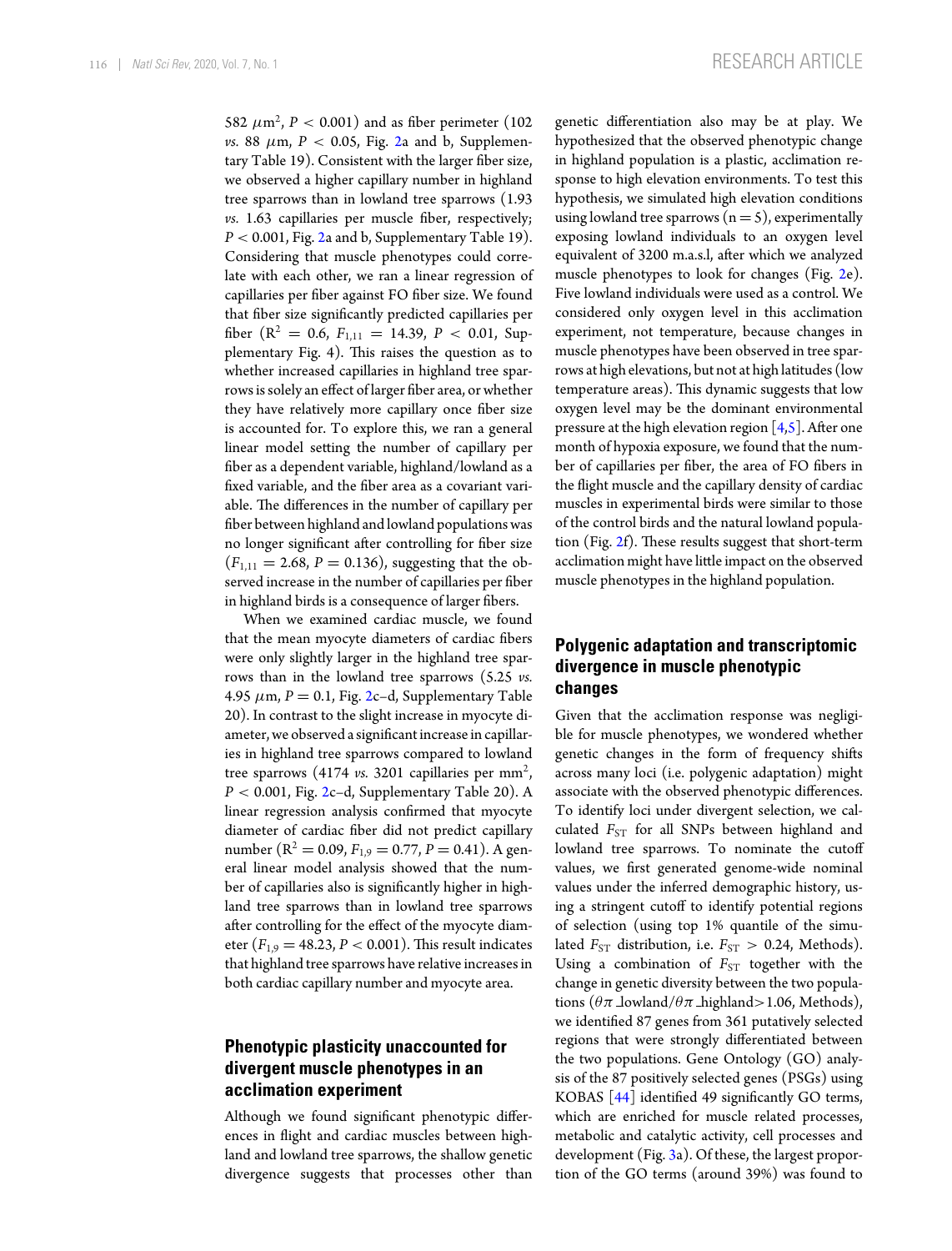<span id="page-4-0"></span>

**Figure 2.** Histological analyses of the flight and cardiac muscle. (a) Representative images of the fast oxidative glycolytic fibers. Red arrows show fiber sizes (left) and capillaries (left) of the lowland (upper) and highland tree sparrows (lower), respectively. (b) The flight muscle in the highland tree sparrows has a significantly larger fiber area  $(F_{1,11} = 44.7, P < 0.001)$ , perimeter ( $F_{1,11} = 47.29$ ,  $P < 0.001$ ) and capillary number per fiber than the lowland tree sparrows ( $F_{1,11} = 21.41$ ,  $P < 0.001$ ). Mean and standard error are shown. Blue boxes, lowland tree sparrows; orange boxes, highland tree sparrows. (c) Representative images of the cardiac muscle. Blue lines show myocyte diameters (right) and black arrows show capillaries (left) of the highland (upper) and lowland tree sparrows (lower), respectively. (d) The cardiac muscle in the highland tree sparrows has only slightly larger myocyte diameters ( $F_{1,13} = 2.99$ ,  $P = 0.1$ ) but significantly larger capillary density ( $F_{1,13} = 30.84$ ,  $P < 0.001$ ) than in the lowland tree sparrows. Mean and SE are shown. (e) Acclimation experiment protocol for the hypoxiaexposed lowland tree sparrows and control lowland tree sparrows. (f) The fiber areas of the flight muscle (left), the number of capillaries per flight muscle (middle) and the capillary density of the cardiac muscle (right) in the experimental birds (grey boxes) were similar to those of the control birds (white boxes) and the wild lowland birds (blue boxes), but all were reduced when compared to those of the highland tree sparrows (orange boxes).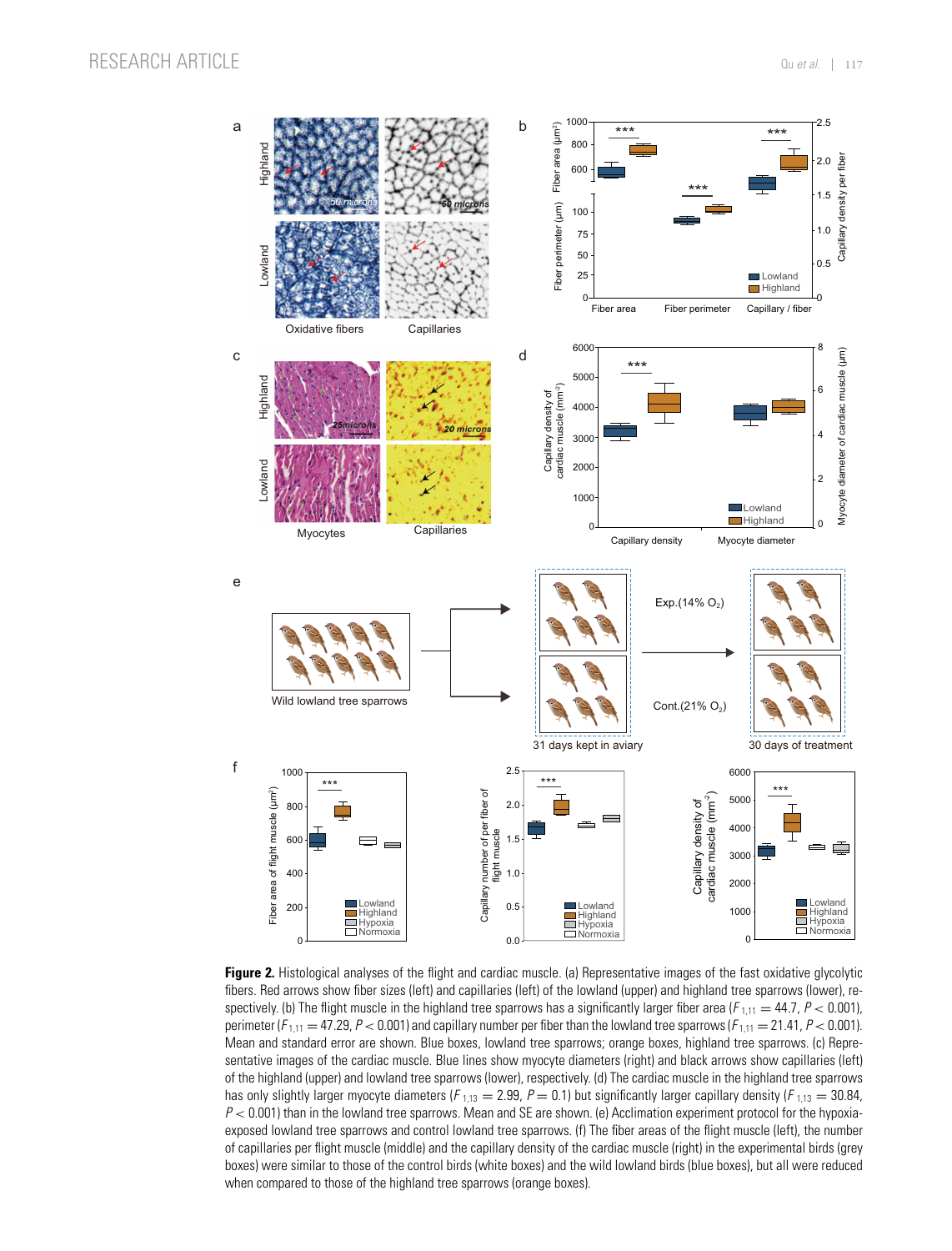<span id="page-5-0"></span>

**Figure 3.** Multiple genes are associated with phenotypic variation in the muscle of highland tree sparrows. (a) Gene ontology (GO) analysis of the genes under divergent selection. The colors represent GO categories clustered into different functions, of which 39% of GO categories are related to muscle phenotypes (green). Gray bars, FDR value of significance; filled bars, number of genes in each GO. (b) Genes subject to divergent selection (green) and significantly transcriptional change (pink) in the highland tree sparrows are displayed in the RhoA/ROCK signaling pathway. (c-d) Correlations between expression profiles of the differentially transcribed genes with muscle phenotype variation. Blue and red together indicate genes related to all muscle processes while red specifies the genes in the RhoA/ROCK signaling pathway. (e) Plots of log-transformed ratio expression rates of genes in the RhoA/ROCK signaling pathway (red and blue indicate up-regulated and down-regulated genes in the highland tree sparrows).

be related to muscle processes (Fig. [3a](#page-5-0) and Supplementary Fig. 5). Moreover, of the 87 PSGs under divergent selection, 20 were related to muscle processes (SupplementaryTable 21 and Supplementary Fig. 6). This proportion is significantly higher than the muscle-related genes in the genome background (630 muscle related genes out of 16 925 genes,  $\chi^2$ test,  $P=1.101e^{-15}$ ), suggesting that PSGs related to muscle processes are over-presented in the highland tree sparrow. To further confirm these results, we used an alternative approach, e.g. Sweepfinder, and we found that the top selected regions also are enriched for similar pathways for muscle-related functions (Supplementary Table S22).

Because a large proportion of the top selected regions do not contain any genes, we hypothesized that changes in gene regulation also may contribute to evolved differences in muscle phenotypes [\[30,](#page-13-16)[31](#page-13-17)[,45\]](#page-13-33). We subsequently compared levels of gene expression in flight  $(n = 8)$  and cardiac muscles  $(n = 6)$  between the two populations (Methods, Supplementary Tables 23), and identified 204 (flight muscle) and 134 (cardiac muscle) genes that were differentially expressed between highland and lowland populations (Supplementary Tables 24– 25). Although the PSGs do not overlap with the differentially expressed genes (DEGs) in the flight and cardiac muscles, we saw strong enrichment in similar GO terms related to muscle processes (Fig. [2](#page-4-0) and Supplementary Fig. 7). We hypothesized that PSGs and DEGs overlapped at the pathway level (i.e. KEGG pathways). We found that 'focal adhesion' (KEGG 04510) and 'tight junction' (KEGG 04530) pathways are among the top enriched pathways for both PSGs and DEGs (Supplementary Table 26). Among these pathways, PSGs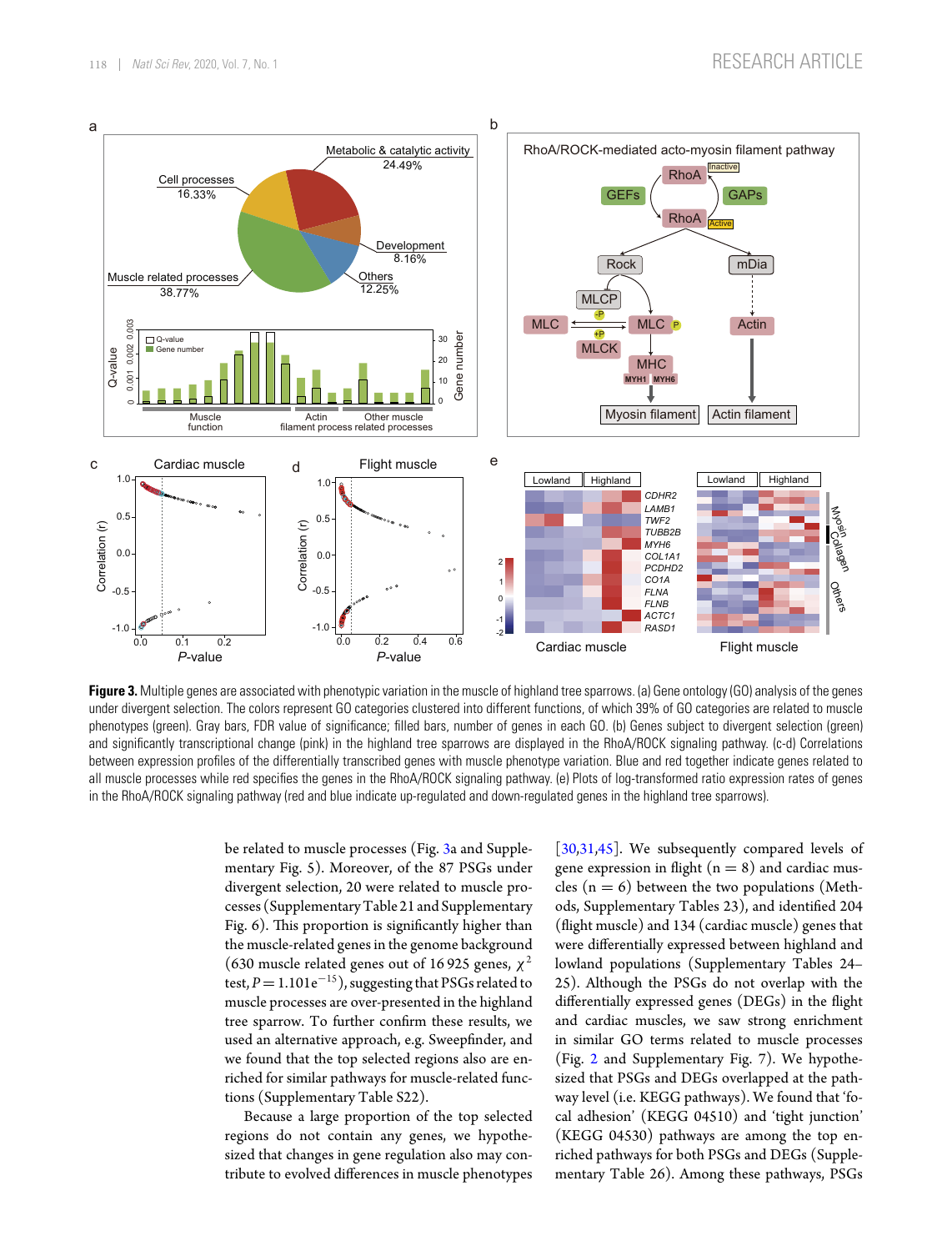(such as*ARHGAPs*,*GEFs* and*CTNNA3)* and DEGs (such as *COL1As, MYLKs, FIGF, FLNA, MYH1* and *MYH6*) jointly regulate the actin and myosin filament polymerization, i.e. RhoA/ROCK signaling transduction (Fig. [3b](#page-5-0), Supplementary Fig. 9 and Supplementary Table 24–25), an important process that regulates muscle gene transcripts and their downstream cytoskeletal remodeling [\[46](#page-13-34)[,47\]](#page-13-35). RhoA regulatory function is controlled by the interaction between RhoGEFs and RhoGAPs [\[48](#page-13-36)[–50\]](#page-14-1). We found that five genes (*OBSCN*, *TRIO*, *ARHGAP15*, *ARHGAP18* and *ARHGAP39*) that encode these regulatory proteins are under divergent selection, while genes encoding RhoA and its downstream effectors (e.g. MLCKs, MLC, MYHs and actin) are differentially expressed in the highland tree sparrow.

To explore if transcriptional changes of genes in the RhoA/ROCK signaling transduction are strongly correlated with muscle phenotypes, we correlated levels of gene expression of the DEGs with muscle phenotypes of highland and lowland individuals using the first eigenvectors from PCA that summarize 90% and 82% variation of three flight and two cardiac muscle phenotypes, respectively. We ranked correlation coefficient and used a cutoff of  $P < 0.05$  to select the genes with the strongest correlation with muscle phenotypes. Thirty-two and twenty-three genes related to muscle processes significantly correlated with flight and cardiac muscle phenotypes, respectively (Fig.  $3c-d$  $3c-d$ ). Of these genes, a majority (20 genes, 63% in flight muscle; 12 genes, 52% in cardiac muscle) are part of the RhoA/ROCK signaling transduction (Fig. [3a](#page-5-0) and [3e](#page-5-0)), suggesting that this signaling pathway is important in regulating muscle phenotypes in the highland tree sparrow.

## **DISCUSSION**

By combining phenotypic comparison with genomic and transcriptomic analyses, we uncovered a strong case of high elevation adaptation in which polygenic adaptation appears to drive rapid phenotypic divergence shortly after colonizing the QTP. Resequencing highland and lowland tree sparrows revealed a recent colonization event of the QTP with shallow population divergence. Phenotypic comparisons found that highland tree sparrows have changed their muscle phenotypes, which would have downstream consequences on oxygen delivery and oxidative metabolism. Genetic analyses of the two populations point to a process of polygenic adaption in highland tree sparrows from genomic data, whereby allele frequency shifts across multiple gene loci, driving phenotypic divergence between populations. Without synchronous selective sweeps, this polygenic process may mitigate some of the cost of selection associated with hard sweeps, allowing phenotypes to change over a relatively short period of time [\[51\]](#page-14-2).

The estimated time of colonization of the QTP by the tree sparrow largely overlaps with the origin of agriculture on the QTP. The archeological record showsthat Tibetans began cultivating millets as early as 5000 years ago (millet-based agriculture, Fig. [4a](#page-7-0)– b). The short growing season, low labor input and high frost-sensitivity of millets largely restricted cultivation to lower elevations (<2500 m.a.s.l.) and Tibetans lived mainly as hunters and gatherers with a low dietary input from millet [\[26](#page-13-12)[,27\]](#page-13-13). Agriculture at higher elevations, however, became possible as coldtolerant wheat and barley replaced millets, eventually becoming the dominant crop on the QTP between 3500 to 2500 years ago (barley-based agriculture, Fig. [4a](#page-7-0)–b, see also Chen *et al*. [\[26\]](#page-13-12)).These highyield crops enabled the establishment of permanent human settlements at high elevation on the QTP, creating an available niche for the tree sparrows (see also other human commensal house sparrows, *Passer domesticus*[\[52\]](#page-14-3)).

The study of the tree sparrow also provides a unique opportunity to disentangle the sequential evolution of multiple phenotypes that contribute to high elevation adaptation. Even with shallow genetic divergence, muscle related phenotypes have rapidly evolved, likely facilitating early stages of high elevation adaptation. Unlike other highland birds where muscle adaptation is driven by increases in oxidative fiber number in the flight muscle  $[30,31,53]$  $[30,31,53]$  $[30,31,53]$ , highland tree sparrows show increases in fiber area. However, this strategy is not optimal because a larger fiber area increases the distance oxygen travelling through the cells, reducing the capacity for oxygen diffusion [\[41](#page-13-29)[,54,](#page-14-5)[55\]](#page-14-6). Moreover, our acclimation experiment has several limitations (e.g. only one-month hypoxia acclimation and only measuring adult muscle response without taking into account developmental plasticity), and we cannot completely rule out the possibility of a suite of other factors affecting the muscle phenotypic plasticity (e.g. muscle developmental plasticity, epigenetic regulation, lowtemperature and other region-specific factors associated with QTP, a detailed discussion on limitations of the current study are presented in the supplementary note 2). Recent acclimation experiments in vertebrates vary in time from a few weeks  $[56-59]$  $[56-59]$  to several months [\[60,](#page-14-9)[61\]](#page-14-10). Our acclimation may be on the short side, especially when considering a phenotypic trait such as muscle mass, which may acclimate slowly. We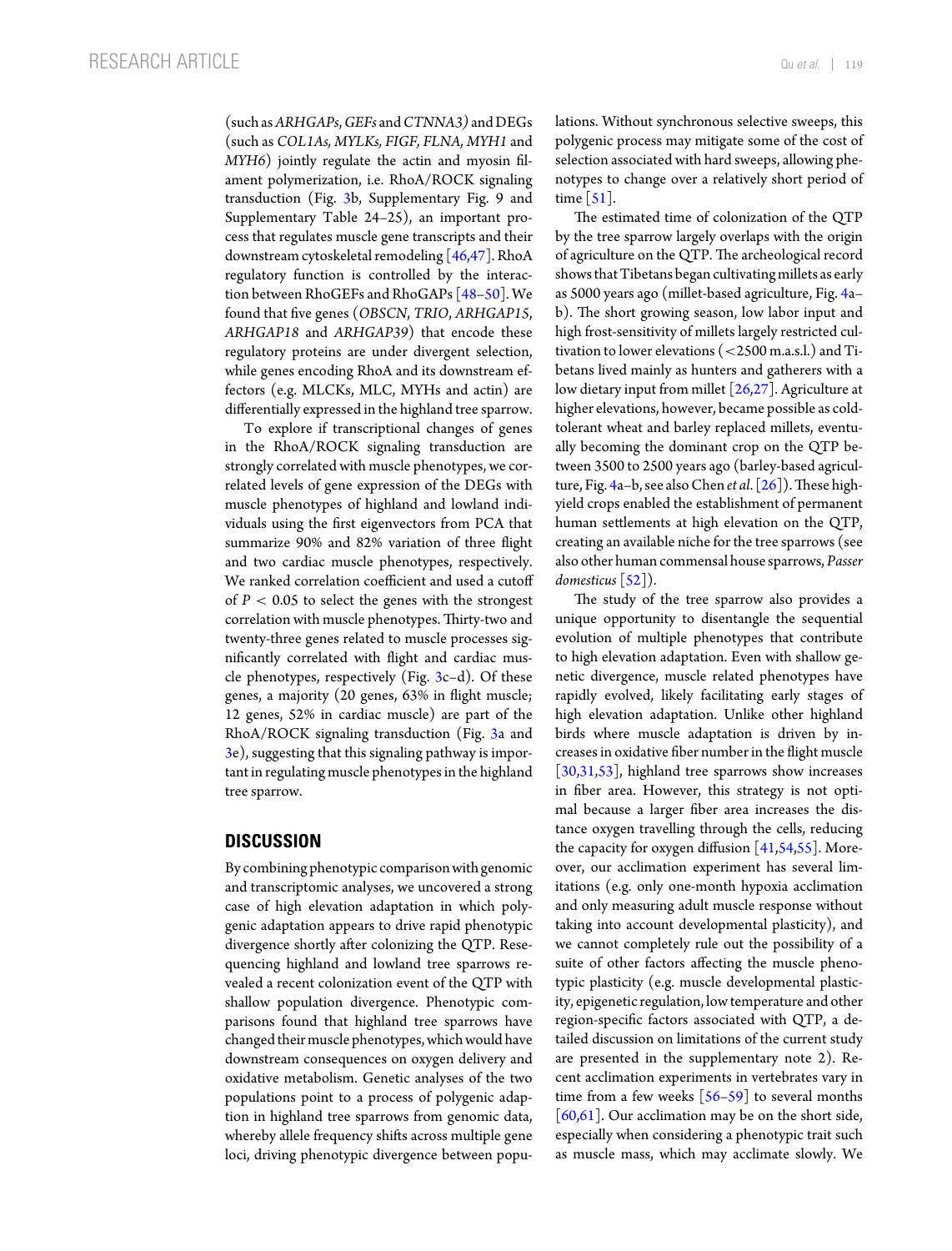<span id="page-7-0"></span>

**Figure 4.** (a) Radiocarbon dates of charred grains (close dots with 2 error bars) from known archaeological sites on the Qinghai-Tibetan Plateau (QTP; modified from Fig. [2](#page-4-0) and Table S1 in Chen *et al*. [\[26\]](#page-13-12)). Red dots indicate millets and blue dots indicate barley and wheat. Stage 1, millet-based agriculture; stage 2, mixed agriculture; stage 3; barley-based agriculture. (b) Percentages of different crop remains from the investigated sites on the QTP from 5500 to 2400 years. Barley sites have increased after 3600 years ago. This figure is modified from Fig. S6 in Chen *et al*. [\[26\]](#page-13-12). (c) Single-nucleotide polymorphism (SNP) phylogeny generated with SNAPP using the highly divergent (HD)-SNPs ( $F_{ST} > 0.24$ ) from 87 positively selected genes (PSGs). (d) Principal component analysis of same HD-SNPs as in panel d. (e) The phylogeny of SNP generated with SNAPP based on 956 randomly selected SNPs. (f) Number of adaptive alleles (i.e. allelic dosage) at the HD-SNPs from 87 PSGs (*<sup>t</sup>* test, *<sup>P</sup>* <sup>=</sup> 1.19e−12). (c-f) Highland population, orange; lowland population, blue.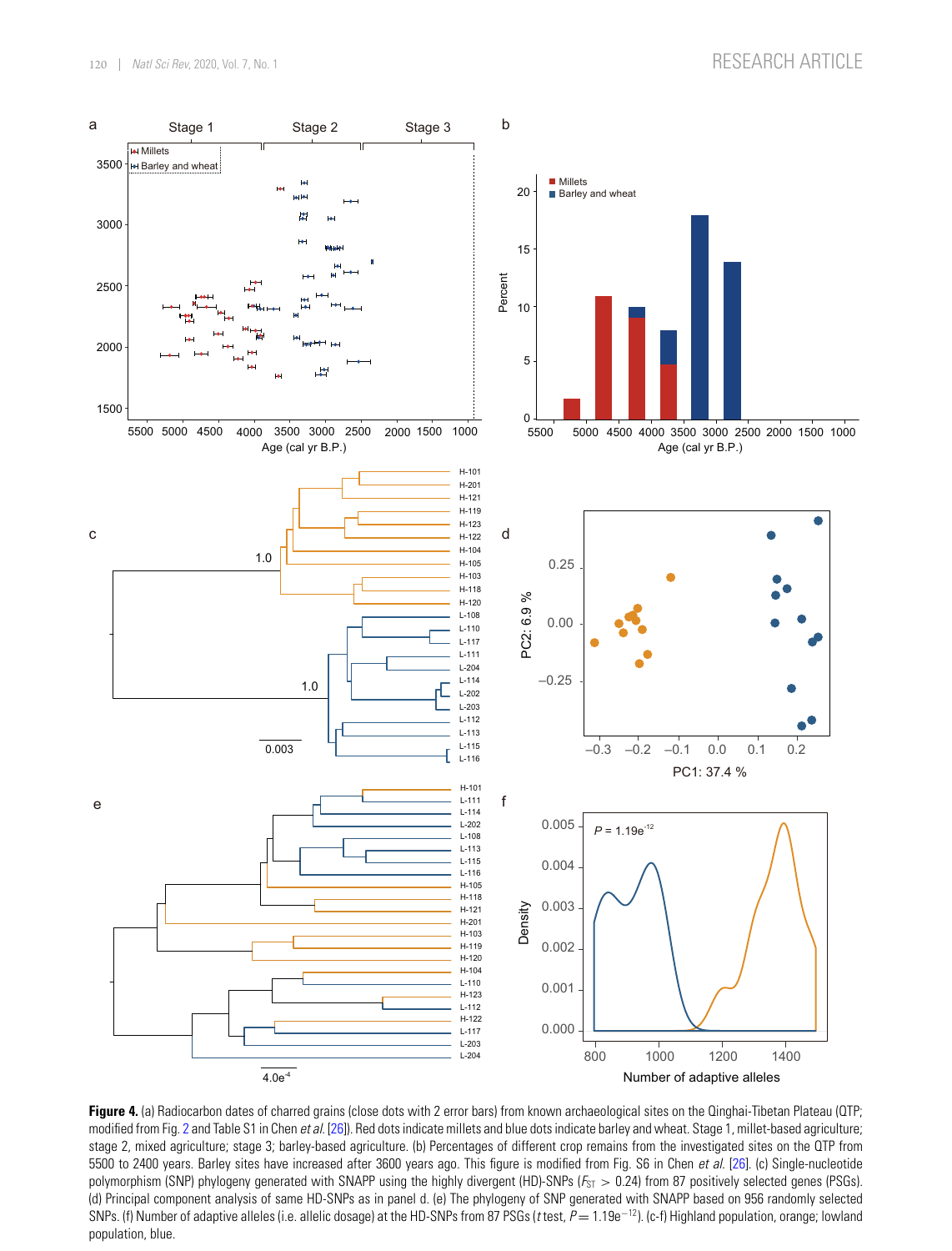expect that acclimation of other adaptive traits, e.g. hematocrit concentration (supplementary note 2) and transcriptional changes, might be accounted for within a one-month period  $\lceil 62 \rceil$ . Nevertheless, even with these limitations, this study provides a unique opportunity to look into the early stage of high elevation adaptation where polygenic adaptation appears to drive adaptive phenotypes to suboptimal levels, awaiting natural selection to hitch subsequent fixed differences to achieve a better phenotypic optimum.

The study of tree sparrows entails one of the scenarios of how polygenic adaptation can drive rapid phenotypic changes during the early stage of highland adaptation. To further dissect the genetic constitution of adaptive response, we tested whether it is possible to discriminate between highland and lowland populations using top divergent markers (highly divergent SNPs with  $F_{ST} > 0.24$ ) from 87 selected genes. Using phylogenetic reconstruction (i.e. the SNP phylogeny generated with SNAPP implemented in BEAST v.2.4.5) and PCA, we found that highly differentiated markers can indeed separate individuals from these two populations (e.g. using 956 highly divergent SNPs from the 87 PSGs as well as 158 highly divergent SNPs from 20 muscle related genes), Fig. [4c](#page-7-0)–d and Supplementary Fig. 10a–b). However, this separation was not observed in the SNP phylogenies generated from randomly picked SNP markers (Fig. [4e](#page-7-0) and Supplementary Fig. 10c). This suggests that even though the overall level of differentiation is not high, the top selective regions responsible for adaptive phenotypes can delineate highland from lowland individuals ( $PC1 = 37.4\%$  of total variance and bootstrap  $score = 100\%$ ). If we assume a simple genetic trait whose phenotypic value is directly proportional to the number of selected alleles, we observed that individuals from the two populations also are rather disparate (*t* tests, *P* < 0.001, Fig. [4f](#page-7-0) and Supplementary Fig. 10d, Supplementary Table 27) when we counted the number of high elevation adaptive alleles across all the tree sparrows. Using this, we illustrate a possible scenario where multiple divergent loci can possibly drive the rapid evolution of phenotypes segregating strongly between highland and lowland sparrows. The polygenic nature might empower concerted changes across multiple loci leading to the large phenotypic differences even under the shallow genomic divergence  $[63-66]$  $[63-66]$ .

### **METHODS**

# **Sampling**

All birds were caught with mist nets with permission fromthe Forestry Department of Qinghai and Hebei Province and in accordance with National Wildlife Conservation Law. Tissue collection procedures follow regulations of the animal experimental and medical ethics committee of the Institute of Zoology, Chinese Academy of Sciences. We sequenced, assembled and annotated the genome of a tree sparrow collected in Beijing. For comparative population genomics analyses, we re-sequenced the genomes of 23 individuals, of which eleven were collected from high elevation (3200–3213 m.a.s.l., Heimahe, Qinghai Province) and twelve from low elevation (60–100 m.a.s.l., Beijing and Hebei, Supplementary Table 14). We characterized cardiac muscle histology in an additional 15 individuals (seven highland and eight lowland individuals) and flight muscle histology in twelve individuals (six highland and six lowland individuals) (Supplementary Tables 28–29). Of the individuals sampled for muscle histology, six of these individuals were used in the cardiac muscle RNA-seq analysis (three from each group); eight were used in the flight muscle RNAseq analysis (four from each group, Supplementary Tables 28–29). In addition, we collected ten lowland individuals for the hypoxia-exposure experiment (five for the experimental group and five for the control group). We used eight of these individuals for the cardiac and flight muscle histology (four from each group, supplementary Tables 28–29).

# **Genome sequencing, assembly and annotation**

## Sample preparation and whole genome sequencing

For the tree sparrow for which the genome was sequenced (Fig. [1a](#page-2-0)), DNA was extracted from muscle tissue (frozen in liquid nitrogen) usingthe QiagenD-Neasy Blood and Tissue Kit, following manufacturer protocol. Genomic DNA was sequenced using an Illumina HiSeq2000 platform. Libraries with different insert sizes were constructed at BGI-Shenzhen. To facilitate the assembly of the genome, we constructed different short-insert paired-end (170 bp, 500 bp and 800 bp) and mate-pair (2 Kb and 5 Kb) libraries. A total of 177 Gb of high-quality sequence data were obtained (Supplementary Table 1). After filtering out low quality and duplicated reads, 141.46 Gb data were used for *de novo* assembly of the tree sparrow. We assembled the genome using SOAPdenovo v2.04 (-K 31 and default parameter) [\[67\]](#page-14-14) and SSPACE v.2.0 (-K 31, −x 0 -m 32 -o 20 -t 0  $-k$  5 -a 0.7 -n 15)  $[68]$ . The gene set was predicted by integrating *de novo* gene prediction, homologybased comparison and RNA-seq-based methods. Gene functions were annotated using Blastp based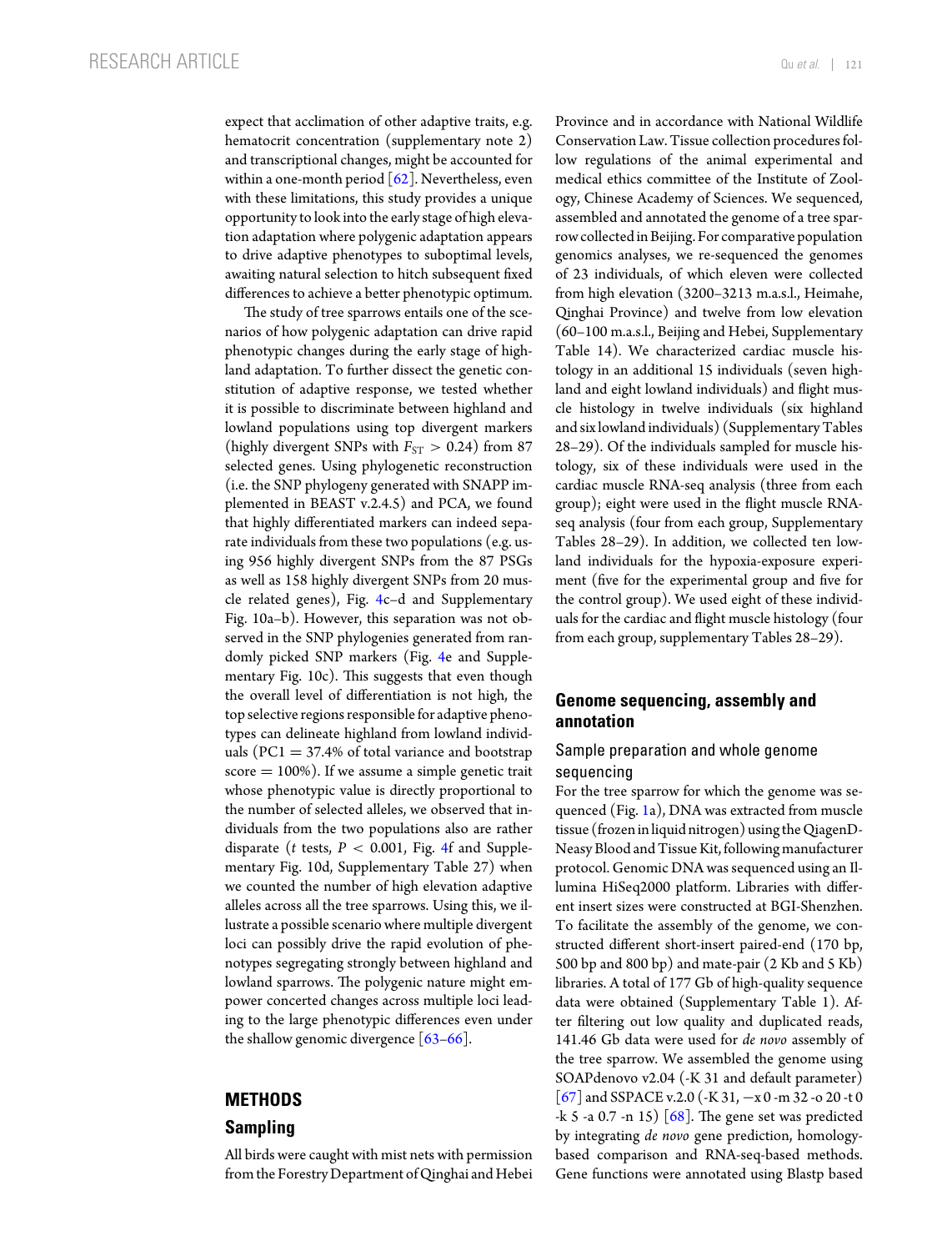on their highest match to proteins in the SwissProt, TrEMBL databases (Uniprot release 2011– 01), Gene Ontology [\[69\]](#page-14-16) and KEGG database (Release 58) [\[70\]](#page-14-17). See supplementary methods for a detailed description of genome assembly and annotation (supplementary note 1).

## **Population genomics**

## Sequencing strategy, quality checking and filtering

Genomic DNA from 11 highland individuals and 12 lowland individuals was extracted from muscle samples. All samples were sequenced on an Illumina HiSeq2500 platform at Science for Life Laboratory (National Genomics Infrastructure) in Sweden. Libraries of DNA (500 bp) were constructed according to the manufacturer's introductions (Illumina). To avoid reads with artificial bias in the process of library construction and sequencing (i.e. low-quality reads, which mainly result from basecalling duplicates and adapter contamination), we carried out quality control and filtered out sequences according to the following criteria: (i) reads with  $\geq$ 10% unidentified nucleotides (N); (ii) reads with >10 nt aligned to the adapter sequence, allowing  $\leq$ 10% mismatches; (iii) reads with >50% bases having Phred quality <5; (iv) putative polymerase chain reaction (PCR) duplicates generated by PCR amplification in the library construction process (i.e. two paired-end reads were the same). A total of 483.75 Gb high-quality paired-end reads were retained for subsequent analyses (Supplementary Table 14).

#### Read mapping and SNP calling

After quality control, the paired-end reads were mapped to the tree sparrow genome using BWA v0.7.17 [\[71\]](#page-14-18). We initially performed singlenucleotide polymorphism (SNP) calling using two variant discover programs: GATK v3.7 [\[72\]](#page-14-19) and Samtools v1.2 [\(http://www.htslib.org/\)](http://www.htslib.org/). The overlapping SNPs called by both methods were used as the set of known SNPs for the first round of variant calling. Variant quality score recalibration, a postdiscovery error modeling algorithm implemented in GATK, was then used to further improve SNP calling. We filtered SNPs using VCF tools [\[73\]](#page-14-20) and GATK using the following criteria: (i) minimum coverage  $= 138$  (i.e. average of 6 reads per site per individual), (ii) root mean square (RMS) mapping quality  $\geq$  20; (iii) the distance of adjacent SNPs  $\geq$  5 bp; (iv) the distance to a gap  $\geq$  5 bp; (v) read quality value  $\geq$  30.

#### Population structure analysis

To estimate population structure, we removed all SNPs with a minor frequency (MAF)  $\leq 0.1$ and were not genotyped in >10% individuals. In order to avoid artifacts caused by tightly linked markers, we used PLINK v1.07 to calculate pairwise LD and removed one SNP from each pair of loci located within 20 kb of one another whose  $r^2$  is greater or equal to 0.5. We also removed SNPs deviating from Hardy-Weinberg equilibrium ( $P$  value  $\leq$  0.01). We used all of the remaining SNPs (6.47 M) to infer population structure for the tree sparrow. To estimate phylogenetic relationships, pairwise genetic distances were calculated among all individuals and a neighbor-joining (NJ) tree was generated using PHYLIP v3.695 [\(http://evolution.](http://evolution.Genetics.Washington.edu/phylip.html) [Genetics.Washington.edu/phylip.html\)](http://evolution.Genetics.Washington.edu/phylip.html). We performed a principal component analysis (PCA) using the smartpca program of EIGENSOFT [\[74\]](#page-14-21). Population genetic structure was inferred using FRAPPE v1.1 [\[75\]](#page-14-0) and ADMIXTURE. We initially set predefined genetic clustering to  $K = 1-5$  to explore potential population division between highland and lowland populations. Analyses were run with 10 000 maximum iterations.

#### Demographic history

We used FASTSIMCOAL v2.6 [\[38\]](#page-13-26) to infer demographic history of the tree sparrows. We randomly picked 75 genomic regions from intergenic regions (0.5 Mb for each segment) and generated a twodimensional–folded site frequency spectrum (SFS) using the doSaf function within ANGSD v0.917 [\[76\]](#page-14-22). We compared eight demographic models: the first two tested a single population hypothesis (M1 assumed a constant population size and M2 allowed population size to change over time), and the remaining six tested a colonization hypothesis. In the first three colonization models, we used the lowland population as a source population, assuming that all individuals of the highland population had migrated to the QTP at the same time, with unidirectional gene flow from lowland to highland (M3), unidirectional gene flow from highland to lowland (M4), and bi-directional gene flow between highland and lowland populations (M5, Supplementary Fig. S3). In the remaining three models, we examined similar demographic hypotheses while allowing for population size changes over time (M6– M8). All parameters were selected from a uniform distribution. For every demographic inference, we ran two separate analyses with each running seventy replicates. For each model with each replicate, we set 200 000 coalescent simulations with a minimum  $(-n)$  of 20 and maximum  $(-N)$  of 80 cycles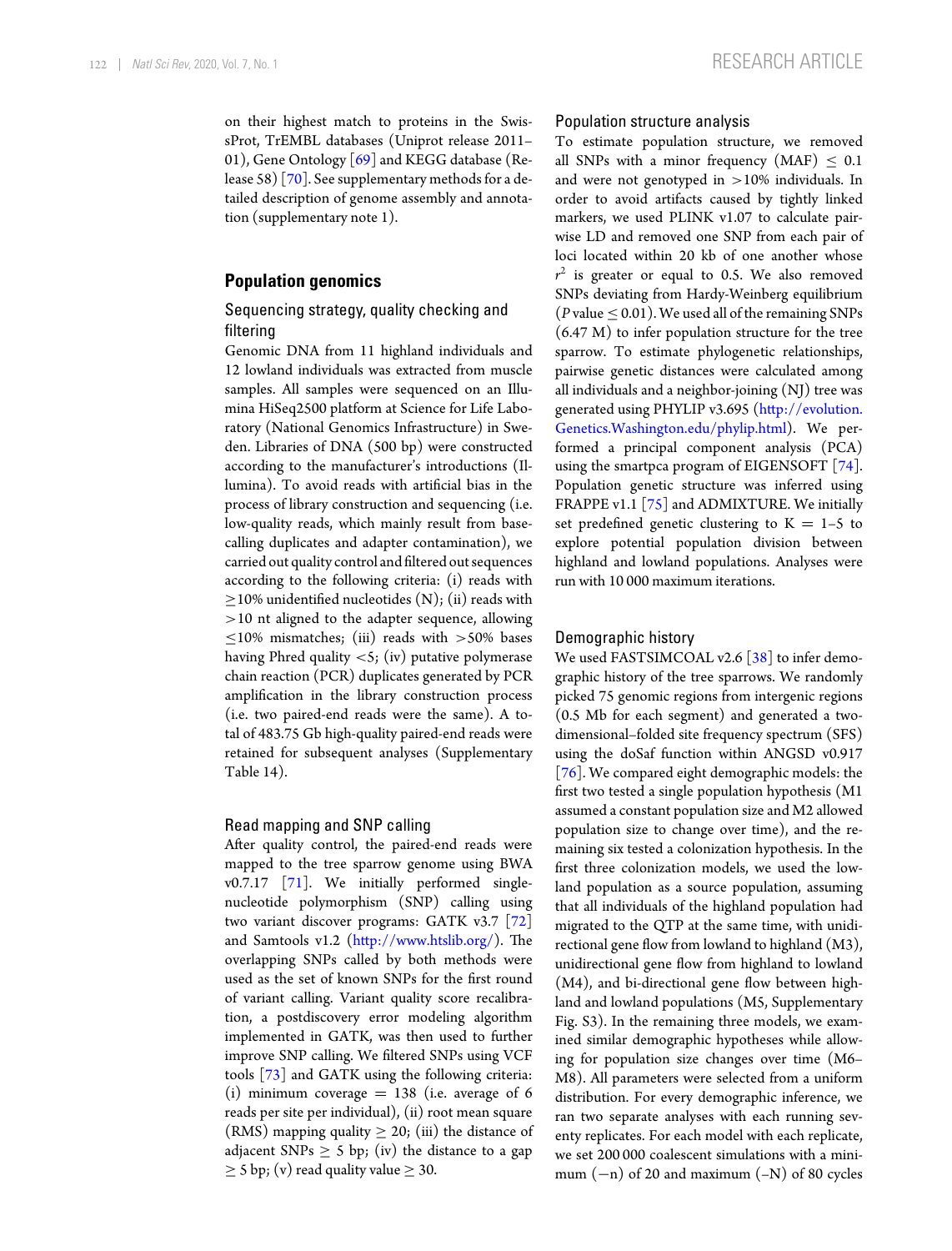in a conditional maximization algorithm. We specified a mutation rate of  $3.3e^{-9}$  per site per generation following estimates for passerine birds [\[34\]](#page-13-22). We checked the consistency of likelihoods between the two analyses using *t* tests (Supplementary Table 30) and chose the run with the highest probability. We assessed the fitness of different models by comparing residuals between the observed SFS and expected SFS (Supplementary Fig. S11). We used the Akaike information criterion (AIC) to evaluate which model had the higher likelihood (Supplementary Table 15). For 95% confidence intervals (CIs), we simulated 100 replicates of the SFS from the \*\_maxL.par file (i.e. the parameter estimates that produced the maximum likelihood) for the best-fit run (minimized difference between maximum estimated likelihood and maximum observed likelihood) of the best-fit model. We performed the twenty replicate analyses described above for each of the 100 newly simulated SFS files. Finally, we calculated mean parameter estimates and 95% CIs from the 100 best-fit bootstrap replicates (i.e. using the best-fit run for each of the 100 simulated SFS files).

### **Muscle histology**

#### Flight muscle histology

Histological measurements were collected from highland tree sparrows  $(n = 6)$  and lowland tree sparrows ( $n = 6$ , Supplementary Table 28). Samples ofthe *pectoralis major*,the largest muscle in birds and the dominant muscle in the flight apparatus, were taken halfway along the length of the sternum, 3–5 mm lateral to the keel. Samples were coated in mounting medium then flash frozen in liquid nitrogen cooled isopentane. Muscle was sectioned (10 $\mu$ m) along the muscle fiber length with a  $-20^{\circ}$ C Cryostat (Microtome, Leica CM900, Germany). Three general types of fibers are recognized as components of avian skeletal musculature throughout the literatures, slow oxidative fiber, fast glycolytic fiber and fast oxidative fiber, the latter of which often comprises the entirety of the *pectoralis* muscle of small-bodied birds  $[43]$ . Muscle fiber types were identified by staining for succinate dehydrogenase activity (concentrations in mM: 0.6 nitroblue tetrazolium, 2.0 KH<sub>2</sub>PO<sub>4</sub>, 15.4 Na<sub>2</sub>HPO<sub>4</sub>, 16.7 sodium succinate) for 1 h at room temperature. In addition, to confirm that only fast oxidative fibers were present in the flight muscle of the tree sparrow, we also performed a myosin-ATPase staining in assay buffer (pre-incubated at pH 4.6, concentrations in mM: 100 sodium acetate, 10 EDTA, 200 tris, 18  $CaCl<sub>2</sub>$ , 2.7 ATP, 1%  $CaCl<sub>2</sub>$ , 2%  $CoCl<sub>2</sub>$ , 2% ammonium sulphide). We used alkaline phosphatase activity to identify muscle capillaries by staining for 1 h at room temperature (assay buffer concentrations in mM: 1.0 nitroblue tetrazolium, 0.5 5-bromo-4 chloro-3-in-doxyl phosphate, 28  $NaBO<sub>2</sub>$ , 7  $MgSO<sub>4</sub>$ ; pH 9.4). Images of microscope slides were taken using light microscopy and analyzed in Image J. Muscle fiber characteristics and capillaries were assessed following methods described in Scott *et al*. [\[30\]](#page-13-16) and Scott and Johnston [\[77\]](#page-14-23). Stereological quantification methods were used to make unbiased measure-ments [\[78,](#page-14-24)[79\]](#page-14-25). A sufficient number of images  $(>8)$ for each sample were analyzed to account for heterogeneity, which we determined by the number of images required to yield a stable mean value. Data are presented as means and standard errors. Sample and group means were compared using general linear model (LGM) in SPSS. Differences were taken as significant at  $P < 0.05$ .

#### Cardiac muscle histology

Fifteen birds were used for cardiac muscle histology (highland birds  $n = 7$ , lowland birds,  $n = 8$ , Supplementary Table 29). The left and right ventricles were dissected from the heart and subsequently fixed in 4% formaldehyde. Samples were sliced  $(5 \mu m)$ using Leica RM2235 paraffin slicer. Cardiac fibers were visualized by HE staining, and capillaries were stained with a mouse anti-CD34 antibody used at 1:100 (SGB-BIO, ZM-0046). Myocyte diameter of cardiac fibers and capillary density were measured from all images that were taken by a Leica DM750 light microscope. Data are presented as means and standard errors, and difference was determined with a significance level of *P* < 0.05. Myocyte diameters and capillary density were first compared between the left and right ventricles within highland and lowland tree sparrows using pairwise *t* tests. As we found no significant difference in either myocyte diameter or capillary density between ventricles (Supplementary Table 31), we pooled data fromthe left and right ventricles for subsequent comparisons.

## **Acclimation experiment**

Lowland tree sparrows were kept in an aviary for 31 days and were subsequently placed into individual cages. Ten individuals of similar weights (approximately 18 g) were selected and randomly divided into two groups of five individuals each. The control group was treated as before for 30 days, and the experimental group was exposed to normobaric hypoxia for 30 days using a hypoxic chamber with 14% of the oxygen content (simulating the oxygen concentration at 3200 m.a.s.l., 70% of ∼20%, latter of which is the content of oxygen content at sea level). All animal protocols were conducted in accordance with the Institutional Animal Care and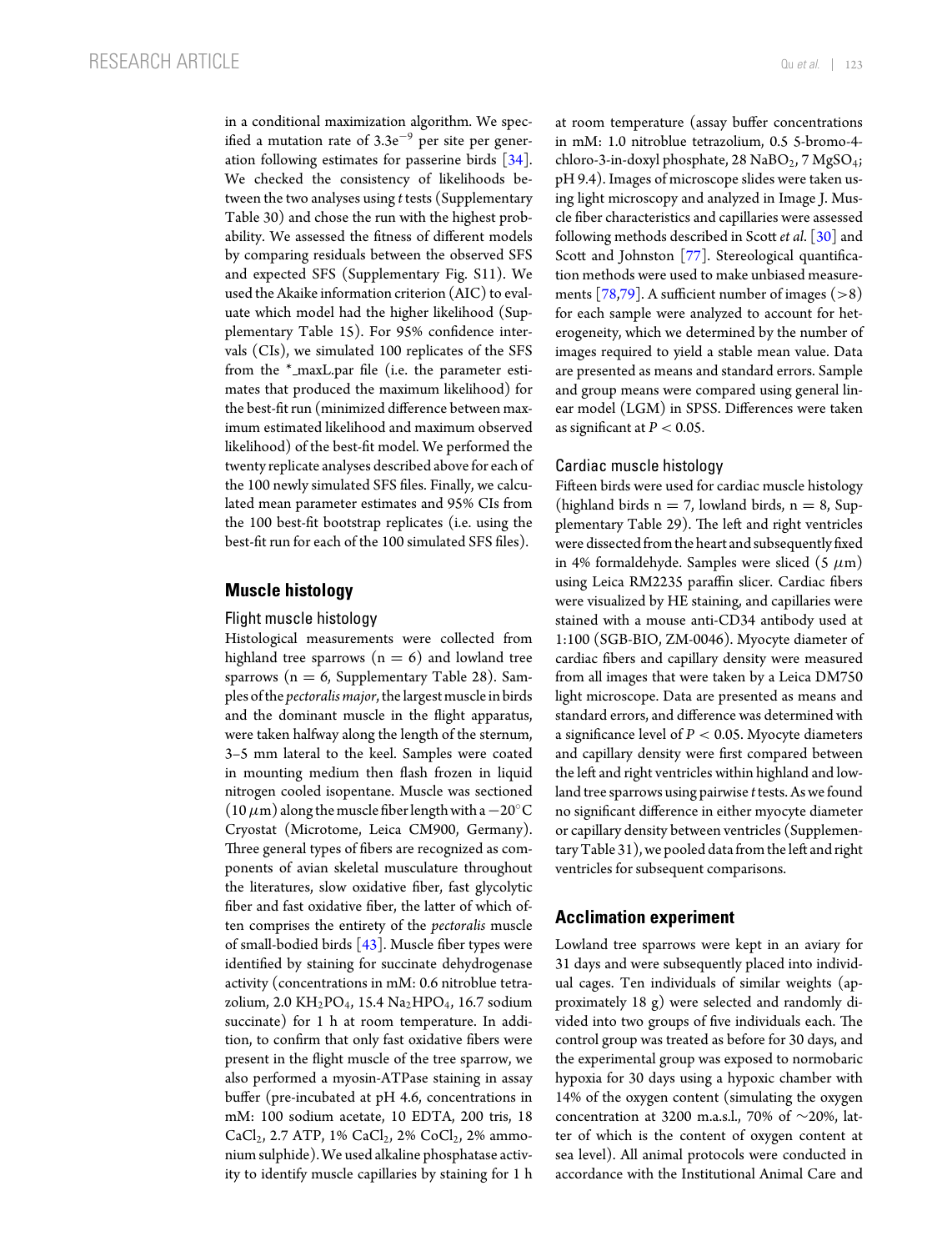Use Committee of Institute of Zoology. Control and experimental birds were sacrificed after 30 days and flight muscle and cardiac muscle were collected for the muscle histology. Muscle fibers and capillaries were stained, measured and compared using the same methods as described above.

# **Identification of genomic regions under selection**

To detect signatures of selection associated with colonization of the QTP in highland tree sparrows, we measured genome-wide variation ( $F_{ST}$ statistics and  $\theta \pi$  values) between highland and lowland tree sparrows using 50 kb sliding windows using VCF tools. We generated 2000 (50 kb) simulated data sets under the inferred demographic history of two population and obtained null distributions of nucleotide polymorphism values using FASTSIMCOAL and ARLSUMSTAT. To obtain a site-based F<sub>ST</sub> distribution, we generated 2000 gene genealogies with SNAPP implemented in BEAST v2.4.5  $[80]$  and used GppFst  $[81]$  to produce a posterior predictive distribution of *F<sub>ST</sub>* (for each gene genealogy we generated 410  $F_{ST}$ values, roughly consistent with average SNP number in each 50Kb window). We subsequently calculated site-based *F<sub>ST</sub>* of empirical data using Vcftools and picked the highly divergent SNPs (highly divergent [HD]-SNPs, using top 1% quantile of the simulated  $F_{ST}$  distribution, i.e.  $F_{ST} > 0.24$ ). We identified outlier regions as the first 1000 windows containing the largest number of HD-SNPs (HD- $SNPs \geq 13$ , 5% outlier of the empirical distribution). We calculated nucleotide diversity ( $\theta\pi$ , pairwise nucleotide variation as a measure of variability) in highland and lowland populations, respectively, and identified potentially selective regions as the regions showed decreasing level in the highland population ( $\theta \pi$  lowland/ $\theta \pi$  highland, 1.06, 5% quantile of simulated distribution). Considering linked selection driven by strong purifying selection, which could also lead a high relative genetic divergence  $(F_{ST})$ , we used a combination of  $F_{ST}$  and shift in genetic diversity (the ratio of  $\theta\pi$  values) between the highland and lowland populations to identify genomic regions that are under the selection. We hypothesized that positive selection will lead to a drop in genetic variability in the highland population comparing to the lowland population. Combining these two criteria, candidate regions often have higher genetic variability in the lowland population, but reduced variability in the highland population. Regions with strong background selection will often have reduced variability in both lowland and highland populations and will not pass our filtering criteria.

We also used Sweepfinder, a method based on SFS, to scan for selective sweeps, considering the spatial distribution of allele frequencies with composite likelihood ratio statistic  $\lceil 82 \rceil$ . We applied a range of thresholds based on the empirical distribution (top 1%, 2% and 5% of quantile) to detect regions with significant signatures of selection. We used KOBAS v3.0 to annotate and enrich these genomic regions with chicken genome as reference. We employed a binomial distribution correction for false discovery rate (FDR) to test if enriched gene functions were significant  $\lceil 83 \rceil$ . To test if genes related to muscle processes were overpresented in highland tree sparrows, we compared muscle related genes in the genome background as well as in the selected gene list with a  $\chi^2$  test. In order to get an empirical estimate of the number of muscle related genes across the genome, we took all genes from muscle related GO terms (630 genes). Of the 87 candidate genes under the divergent selection, 20 were related to muscle processes (Supplementary Table 21), which were compared to the muscle related genes in the genome background (630 muscle related genes out of 16 925 genes).

#### **Transcriptome comparisons**

To explore transcriptional changes with highland colonization, we performed RNA-seq analyses on the flight and cardiac muscles of the highland and lowland tree sparrows. Approximately 20ug RNA was extracted from six individuals for cardiac muscle and eight individuals for flight muscles (Supplementary Tables 25–26). Libraries were constructed according to the manufacturer's protocol (Illumina). RNA sequencing was performed based on 150 bp paired-end reads using an Illumina HiSeq 4000 platform. After filtering low-quality, adapter-contaminated, and N-rich reads  $(>10\%)$ , the cleaned reads were mapped to our annotated genome of the tree sparrow and gene expression intensity was calculated using Kalliso in DESeq v1.22.1 [\[84\]](#page-14-30). Both DESeq and edgeR were carried out and a threshold value of fold change of two and a *P* value of 0.01 were used to detect DEGs between highland and lowland tree sparrows.

# **Association tests of differentially transcribed genes with muscle phenotypes**

To explore if the transcriptional changes of genes in the RhoA/ROCK signaling transduction are strongly correlated with muscle phenotypes, we correlated levels of gene expression of DEGs with muscle phenotypes in the highland and lowland individuals (eight individuals for flight muscle and six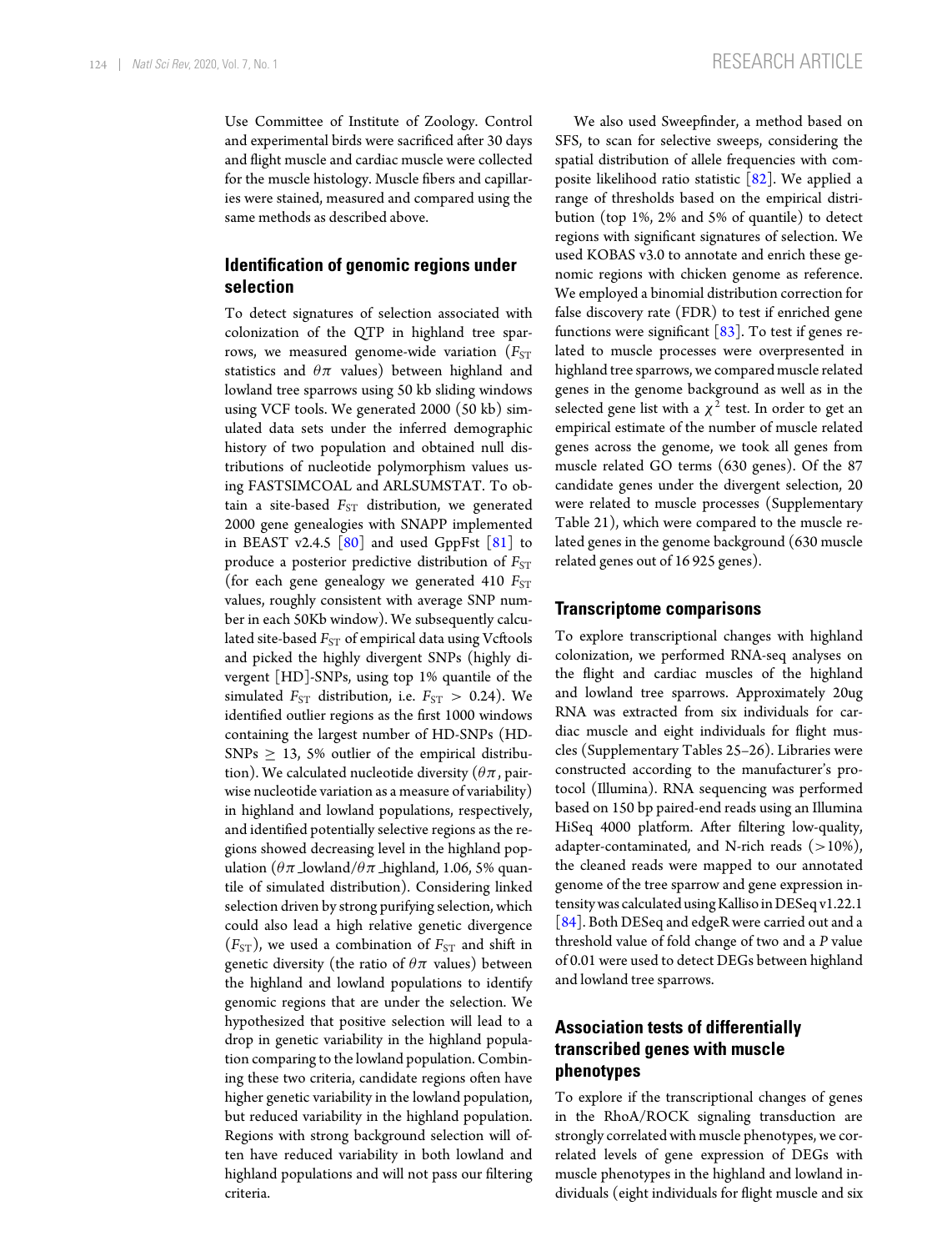individuals for cardiac muscle). Muscle phenotypes are highly correlated and we used principal component analyses to summarize the patterns of trait changes (using the first eigenvectors from PCA that summarize 90% and 82% variation of three flight and two cardiac muscle phenotypes, respectively). We used each PC to calculate the loading score for each individual. Expression profiles (TPM, transcripts per million) of DEGs were log transformed. Principle component analysis loading scores for lowland and highland individuals were correlated with their TPM values of DEGs. We ranked the correlation coefficient and used a cutoff of  $P < 0.05$  to select the genes with the strongest correlation with muscle phenotypes.

## **PCA, phylogenetic trees and adaptive allele distribution of the selected genes**

To test if highland tree sparrows can segregate from lowland tree sparrows in the putatively selected regions, we picked the highly divergent SNPs  $(F_{ST} > 0.24)$  from 87 selected genes (956 HD-SNPs) and 20 selected genes related to muscle functions (158 HD-SNPs). We randomly selected 956 and 158 SNPs from genome to generate phylogenies as comparisons (four NEX data sets can be found in Supplementary note 3). We run phylogenetic trees of these SNPs in the SNAPP with the default setting [\[85\]](#page-14-31). SNAPP was run for 110 000 generations with sampling every 1000 generations. The first 10 000 generations were removed as burn-in and maximum clade credibility trees were generated using TreeAnnotator within BEAST v2.4.5  $[80]$ . We also performed principal component analyses of these SNPs in the smartpca program of EIGENSOFT.

We evaluated if the adaptive alleles of these SNPs distributed disparately between highland and lowland tree sparrows. The major alleles of the highland tree sparrows ( $AF>0.5$ ) were considered to be adaptive alleles of the high elevation (926 and 152 adaptive alleles in 87 candidate genes and 20 muscle genes, respectively). We counted the numbers of the adaptive alleles across all the highland and lowland tree sparrows and compared their distributions using *t* tests.

#### **SUPPLEMENTARY DATA**

Supplementary data is available at *[NSR](https://academic.oup.com/nsr/article-lookup/doi/10.1093/nsr/nwz118#supplementary-data)* online.

## **ACKNOWLEDGEMENTS**

The authors want to express their sincere thanks to Zhiyong Jiang for illustrating figures, to Maude Baldwin, Chung-I Wu and Hongzhi Kong for valuable comments on manuscript revision, and to Dehua Wang and Zhiyun Jia for discussion and comments on early versions of this manuscript. The authors would like to acknowledge support from Science for Life Laboratory, the National Genomics Infrastructure, NGI and Uppmax for providing assistance in massive parallel sequencing and computational infrastructure.

# **FUNDING**

This research was funded by the Strategic Priority Research Program of the Chinese Academy of Sciences (XDB13020300 to F.L.), grants from the National Natural Science Foundation of China (31672275 to Y.Q.) grants from the Second Tibetan Plateau Scientific Expedition and Research (STEP) program (2019QZKK0501 and 2019QZKK0304) and a grant from the Swedish Research Council (621-2013-5161 to P.G.P.E.).

# **AUTHOR CONTRIBUTIONS**

Y.Q. and F.L. designed and conceived the project. W.Z. proposed conceptualization, methodology and helped in reorganizing the results. Y.Q. and W.Z. drafted and prepared original manuscript. Y.Z., F.L., P.G.P.E. and S.D. reviewed and edited. Y.X. and H.S. performed muscle histology. C.C., H.Z., T.Y., C.Z., L.L., T.W., J.Z. and Q.G. did genome assembly and annotation. Y.H. and Y.C. performed comparative transcriptomic analyses. S.D., H.W. and H.Z. helped with muscle histology. Y.Q. and W.Z. performed population genomic analyses. Y.C. and H.Y. collected samples. D.L. collected field data.

## **DATA AVAILABILITY**

Sequencing data for the Eurasian Tree Sparrows have been deposited in Short Read Archive under project number PRJNA417520 and accession number SUB3203989.

*Conflict of interest statement.* None declared.

#### **REFERENCES**

- <span id="page-12-0"></span>1. Monge C and León-Velarde F. Physiological adaptation to high altitude: oxygen transport in mammals and birds. *Physiol Rev* 1991; **71**: 1135–72.
- 2. Weber RE. High-altitude adaptations in vertebrate hemoglobins. *Respir Physiol Neurobiol* 2007; **158**: 132–42.
- <span id="page-12-1"></span>3. Storz JF and Scott GR. Life ascending: mechanism and process in physiological adaptation to high-altitude hypoxia. *Annu Rev Ecol Evol Syst* 2019; doi: 10.1146/annurev-ecolsys-110218- 025014.
- <span id="page-12-2"></span>4. McClelland GB and Scott R. Evolved mechanisms of aerobic performance and hypoxia resistance in high-altitude natives. *Annu Rev Physiol* 2019; **81**: 561–83.
- <span id="page-12-3"></span>5. Petschow D, Würdinger I and Baumann R et al. Causes of high blood O2 affinity of animals living at high altitude. *J Appl Physiol* 1977; **42**: 139–43.
- <span id="page-12-4"></span>6. McCracken KG, Barger CP and Bulgarella M *et al.* Signatures of high-altitude adaptation in the major hemoglobin of five species of Andean dabbling ducks. *American Naturalist* 2009; **174**: 631– 50.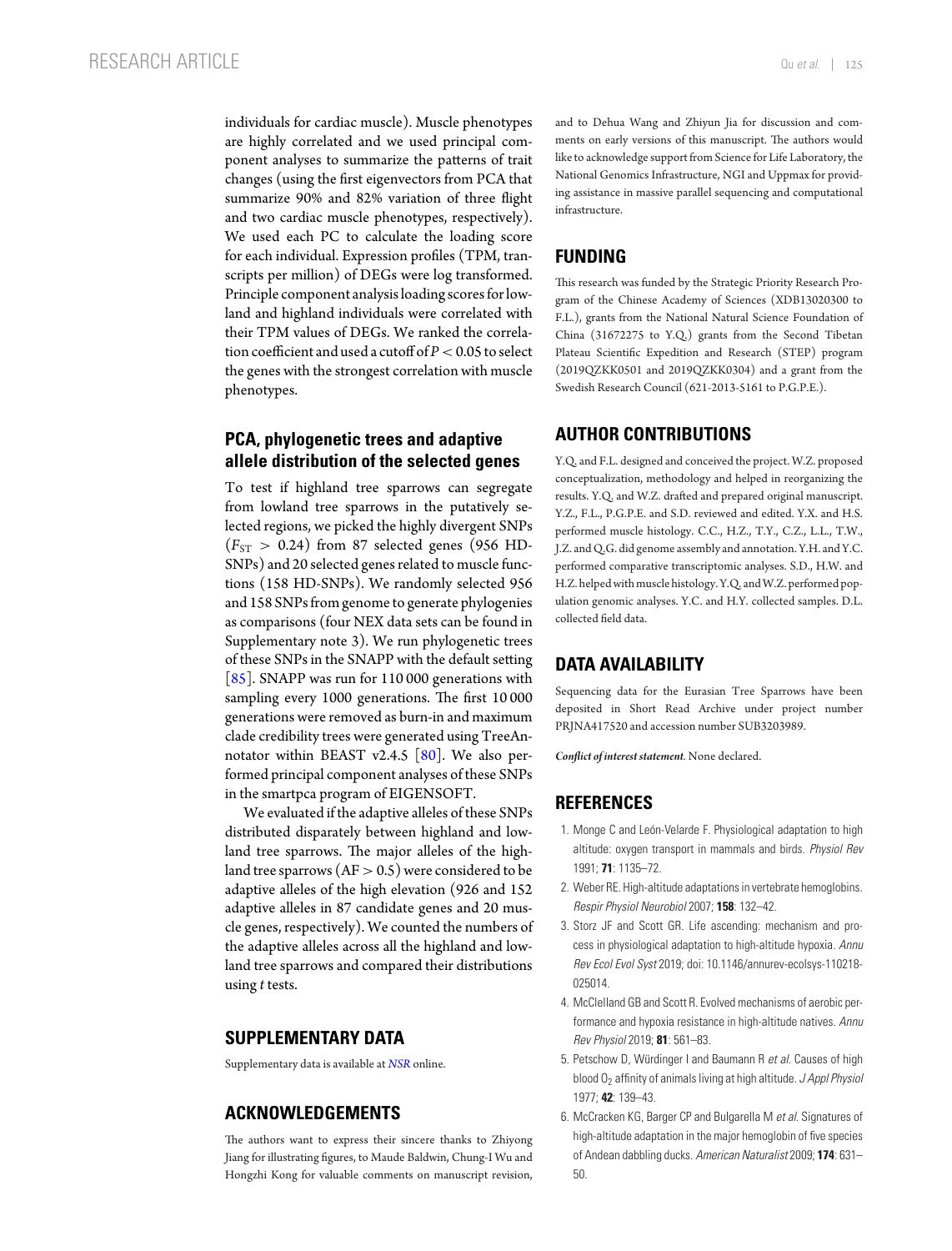- 7. McCracken KG, Bulgarella M and Johnson KP *et al.* Gene flow in the face of countervailing selection: adaptation to high-altitude hypoxia in the a hemoglobin subunit of yellow-billed pintails in the Andes. *Mol Biol Evol* 2009; **26**: 815–27.
- <span id="page-13-0"></span>8. McCracken KG, Barger CP and Bulgarella M *et al.* Parallel evolution in the major haemoglobin genes of eight species of Andean waterfowl. *Mol Ecol* 2009; **18**: 3992–4005.
- <span id="page-13-1"></span>9. Cheviron ZA, Natarajan C and Projecto-Garcia J *et al.* Integrating evolutionary and functional tests of adaptive hypotheses: a case study of altitudinal differentiation in hemoglobin function in an Andean sparrow. *Mol Biol Evol* 2014; **31**: 2948–62.
- <span id="page-13-2"></span>10. Jaeger JJ and McGrath JJ. Hematologic and biochemical effects of simulated high-altitude on Japanese quail. *J Appl Physiol* 1974; **37**: 357–61.
- <span id="page-13-3"></span>11. Hayes JP and O'Connor CS. Natural selection on thermogenic capacity of highaltitude deer mice. *Evolution* 1999; **53**: 1280–7.
- <span id="page-13-4"></span>12. Wingfield JC, Kelley JP and Angelier F *et al.* Organism-environment interactions in a changing world: a mechanistic approach. *J Ornithol* 2011; **152**: S279– 88.
- <span id="page-13-5"></span>13. Wu T and Kayser B. High altitude adaptation in Tibetans. *High Alt Med Biol* 2006; **7**: 193–208.
- 14. Beall CM. Two routes to functional adaptation: Tibetan and Andean highaltitude natives. *Proc Natl Acad Sci USA* 2007; **104**: 8655–60.
- <span id="page-13-6"></span>15. Cheng Y, Gao B and Wang H *et al.* Evolution of beak morphology in the ground tit revealed by comparative transcriptomics. *Front Zool* 2017; **14**: 58.
- <span id="page-13-7"></span>16. Ge RL, Cai Q and shen YY *et al.* Draft genome sequence of the Tibetan antelope. *Nat Commun* 2013; **4**: 1858.
- 17. Li M, Tian S and Jin L *et al.* Genomic analyses identify distinct patterns of selection in domesticated pigs and Tibetan wild boars. *Nat Genet* 2013; **45**: 1431–8.
- 18. Qu Y, Zhao H and Han N *et al.* Ground tit genome reveals avian adaptation to living at high altitudes in the Tibetan plateau. *Nat Commun* 2013; **4**: 2071.
- <span id="page-13-20"></span>19. Qu Y, Tian S and Han N *et al.* Genetic responses to seasonal variation in altitudinal stress: whole-genome resequencing of great tit in eastern Himalayas. *Sci Rep* 2015; **5**: 14256.
- <span id="page-13-21"></span>20. Wang MS, Li Y and Peng MS *et al.* Genomic analyses reveal potential independent adaptation to high altitude in Tibetan chickens. *Mol Biol Evol* 2015; **32**: 1880–9.
- 21. Zhu X, Guan Y and Signore AV *et al.* Divergent and parallel routes of biochemical adaptation in high-altitude passerine birds from the Qinghai-Tibet plateau. *Proc Natl Acad Sci USA* 2018; **115**: 1865–70.
- <span id="page-13-8"></span>22. Guo X, Wang Z and Li N *et al.* Whole-genome sequencing of six dog breeds from continuous altitudes reveals adaptation to high-altitude hypoxia. *Genome Res* 2014; **24**: 1308–15.
- <span id="page-13-9"></span>23. Summers-Smith D. Eurasian tree sparrow (*Passer montanus*). In: del Hoyo J, Elliott A and Sargatal J *et al.* (eds). *Handbook of the Birds of the World Alive*. Barcelona: Lynx Edicions, 2018, 217–44.
- <span id="page-13-10"></span>24. Aldenderfer M. Moving up in the world. *Am Sci* 2003; **91**: 542–9.
- <span id="page-13-11"></span>25. Sun YF, Ren ZP and Wu YF *et al.* Flying high: limits to flight performance by sparrows on the Qinghai-Tibet Plateau. *J Exp Biol* 2016; **219**: 3642–8.
- <span id="page-13-12"></span>26. Chen FH, Dong GH and Zhang DJ *et al.* Agriculture facilitated permanent human occupation of the Tibetan plateau after 3600 B.P. *Science* 2015; **247**: 248–50.
- <span id="page-13-13"></span>27. Lu H. Colonization of the Tibetan plateau, permanent settlement, and the spread of agriculture: reflection on current debates on the prehistoric archeology of the Tibetan plateau. *Archaeol Res Asia* 2016; **5**: 12–5.
- <span id="page-13-14"></span>28. Li D, Wu J and Zhang X *et al.* Comparison of adrenocortical responses to acute stress in lowland and highland Eurasian tree sparrows (*Passer montanus*): similar patterns during the breeding, but different during the prebasic molt. *J Exp Zool* 2011; **315A**: 512–9.
- <span id="page-13-15"></span>29. Sun Y, Li M and Song G *et al.* The role of climate factors in geographic variation in body mass and wing length in apasserine bird. *Avian Research* 2017; **8**: 1.
- <span id="page-13-16"></span>30. Scott GR, Egginton S and Richards JG *et al.* Evolution of muscle phenotype for extreme high altitude flight in the bar-headed goose. *Proc R Soc B* 2009; **276**: 3645–53.
- <span id="page-13-17"></span>31. Scott GR, Elogio TS and Lui MA *et al.* Adaptive modifications of muscle phenotype in high-altitude deer mice are associated with evolved changes in gene regulation. *Mol Biol Evol* 2015; **32**: 1962–76.
- <span id="page-13-18"></span>32. Novembre J and Barton NH. Tread lightly interpreting polygenic tests of selection. *Genetics* 2018; **208**: 1351–5.
- <span id="page-13-19"></span>33. Pritchard J. K, Pickrell JK and Coop G. The genetics of human adaptation: hard sweeps, soft sweeps, and polygenic adaptation. *Curr Biol* 2010; **20**: R208–15.
- <span id="page-13-22"></span>34. Zhang G, Li C and Li Q *et al.* Comparative genomics reveals insights into avian genome evolution and adaptation. *Science* 2014; **346**: 1311–20.
- <span id="page-13-23"></span>35. Laine VN, Gossmann T and Schachtschneider KM *et al.* Evolutionary signals of selection on cognition from the great tit genome and methylome. *Nat Commun* 2016; **7**: 10474.
- <span id="page-13-24"></span>36. Poelstra JW, Vijay N and Bossu CM *et al.* The genomic landscape underlying phenotypic integrity in the face of gene flow in crows. *Science* 2014; **344**: 1410–4.
- <span id="page-13-25"></span>37. Simao FA, Waterhouse RM and Ioannidis P *et al.* BUSCO: assessing genome assembly and annotation completeness with single-copy orthologs. *Bioinformatics* 2015; **31**: 3210–2.
- <span id="page-13-26"></span>38. Excoffier L, Dupanloup I and Huerta-Sanchez E *et al.* Robust demographic inference from genomic and SNP data. *PLoS Genet* 2013; **9**: e1003905.
- <span id="page-13-27"></span>39. Marsh RL and Dawson WR. Avian adjustments to cold. In: Lawrence CHW (eds). *Animal Adaptation to Cold*. Berlin, Heidelberg: Springer, 1989, 205–53.
- <span id="page-13-28"></span>40. Block BA. Thermogenesis in muscle. *Annu Rev Physiol* 1994; **56**: 535–77.
- <span id="page-13-29"></span>41. Storz JF, Scott GR and Cheviron AZ. Phenotypic plasticity and genetic adaptation tohigh-altitude hypoxia in vertebrates. *J Exp Biol* 2010; **213**: 4125–36.
- <span id="page-13-30"></span>42. DuBay S and Witt CC. Differential high-altitude adaptation and restricted gene flow across a mid-elevation hybrid zone in Andean tit-tyrant flycatchers. *Mol Ecol* 2014; **23**: 3551–65.
- <span id="page-13-31"></span>43. Welch JKC and Altshuler DL. Fiber type homogeneity of the flight musculature in small birds. *Comp Biochem Physiol B* 2009; **152**: 324–31.
- <span id="page-13-32"></span>44. Xie C, Mao X and Huang J *et al.* KOBAS 2.0: a web server for annotation and identification of enriched pathways and diseases. *Nucleic Acids Res* 2011; **39**: 316–22.
- <span id="page-13-33"></span>45. Sackton TB, Grayson P and Cloutier A *et al.* Convergent regulatory evolution and loss of flight in paleognathous birds. *Science* 2019; **364**: 74–8.
- <span id="page-13-34"></span>46. Halayko AJ and Solway J. Plasticity in skeletal, cardiac and smooth muscle invited review: molecular mechanisms of phenotypic plasticity in smooth muscle cells. *J Appl Physiol* 2001; **90**: 358–68.
- <span id="page-13-35"></span>47. Terry S, Nie M and Matter K *et al.* Rho signaling and tight junction function. *Phys Ther* 2010; **25**: 16–26.
- <span id="page-13-36"></span>48. Thuault S, Comunale F and Hasna J *et al.* The RhoE/ROCK/ARHGAP25 signaling pathway controls cell invasion by inhibition of Rac activity. *Mol Biol Cell* 2016; **27**: 2633–801.
- 49. Csépányi-Kömi R, Sirokmány G and Geiszt M et al. ARHGAP25, a novel Rac GTPase-activating protein, regulates phagocytosis in human neutrophilic granulotcyts. *Blood* 2012; **119**: 573–82.